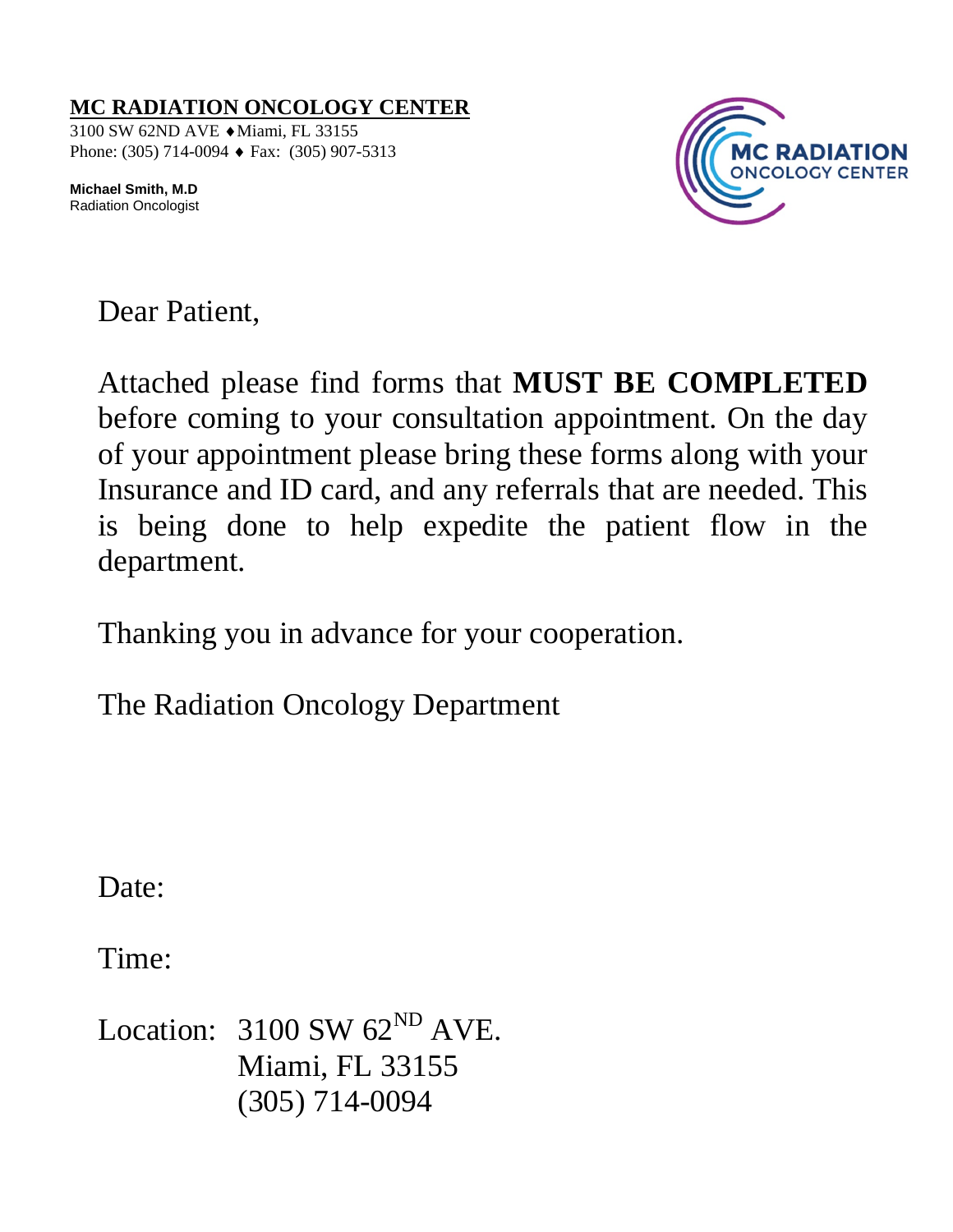3100 SW 62ND AVE ♦Miami, FL 33155 Phone: (305) 714-0094 ♦ Fax: (305) 907-5313



**Michael Smith, M.D**  Radiation Oncologist

#### Dear Patient:

Welcome to the MC Radiation Oncology Center. We would like to outline some information to help make your visits with us as easy as possible.

Our department is located on the first floor of the George E. Batchelor Research and Academic Pavilion at the Nicklaus Children's Hospital with parking available in the yellow garage across the facility as well as valet parking. There are also two other garages on campus with parking available for your convenience. Be sure to remember which garage you parked in. Your first stop is the reception desk next to the patient waiting area. Please bring **identification** such as a driver license or a social security card as well as **all** the completed forms you have received. If you have any trouble filling out forms or have additional questions, please contact the office and our receptionist will gladly assist you before your arrival. Please arrive 30 minutes before your first appointment to help expedite this process and patient flow in the department.

**Insurance and referrals:** If your insurance carrier requires the use of special forms, please bring **two completed forms** in with you. If your insurance carrier requires a referral, you will need **to bring a copy.** The referral should be for up to **40** treatments. (The actual number of treatments will be decided by your radiation oncologist during your consultation and is usually less than 40 treatments.) If your insurance carrier requires precertification, your referring physician must obtain the precertification prior to registration.

Following your registration, take a seat in our waiting area as our Radiation Oncology Nurse will come get you.

Your visits are divided into a carefully planned series of steps through which you become acquainted with our personnel and procedures while we determine your needs and custom design and begin your treatment. The appointments you will have are as follows:

1. **Consultation.** Radiation Oncology Nurse will provide a complete assessment during the first consult including patient vitals, pain level, medication prescribed, allergies, and education about safety issues and radiation side effects. Once a week during the course of radiation treatment the nurse will conduct a site-specific assessment and new complaints. The nurse is going to inform you if you need to have lab work done as per Radiation Oncologist request due to abnormal blood count and other images procedures prescribed. The nurse is going to see patient on follow ups with Radiation Oncologist after treatment. Please bring new complaints, medication and imaging records any time for review.

2. **Simulation.** Your next appointment, about an hour long, is a treatment planning session we call "simulation". This simulation includes a CT scan of the area of your body to be treated. It takes place in the CT room. The radiation therapist will position you on the CT table and make an immobilization device if needed to ensure that you are as comfortable as possible, as the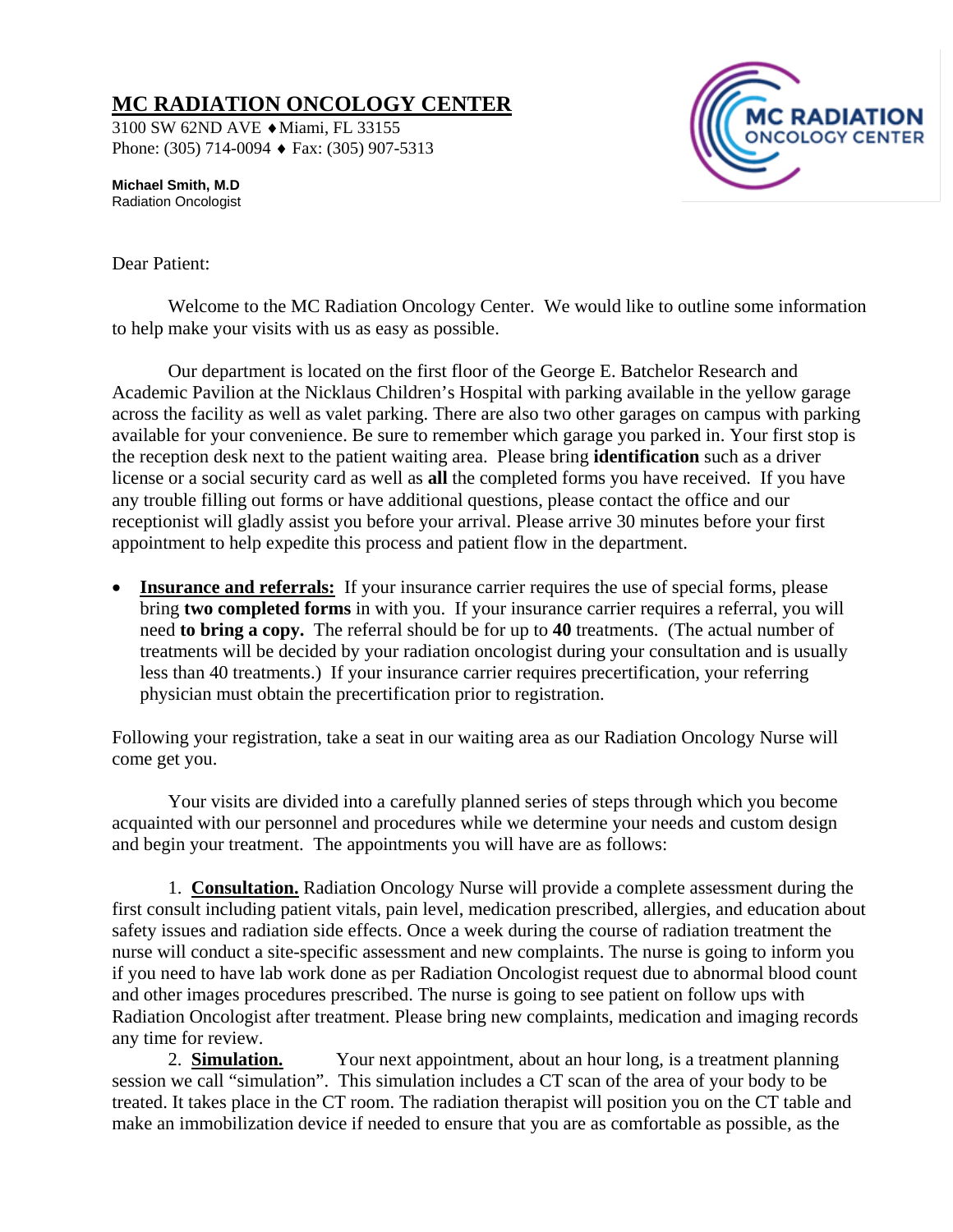goal is to position you the same way every day during your radiation treatment. This enables us to plan a treatment that is tailored to your particular needs and the specific location of your disease. At the completion of this "simulation", the Radiation Therapist will create tiny tattoos dots using permanent ink in the area, these will enable us to reproduce your treatment field exactly in your subsequent visits. He or she will also take photographs of the treatment area and a face photo.

3. **Verification/Portal Films and Beginning of Treatment.** A few days after simulation, you will return for pre-treatment portal also called "dry-run" of the CT treatment plan. This will take place in the Tomotherapy treatment room. That day the radiation therapist will provide you with your daily treatment schedule. The length of your treatment period is determined by your radiation oncologist and can be anywhere from two to eight weeks. There are several methods by which radiation is delivered, but the most common is external beam radiation therapy, usually given five days a week. External beam radiation is a painless procedure and only requires that you remain still for a few minutes. The duration of each radiation treatment takes about 10 to 15 mins.

As with all medical treatments, radiation may have side effects, which your physician and other staff members will discuss with you. Since radiation is a local treatment, any side effects will generally be limited to the area being treated (for instance, nausea if your stomach is being treated, or hair loss if we are treating your head). However, please be assured that external beam radiation will usually not interfere with your daily activities and be able to interact normally with family and friends.

You will be seen once a week by your Radiation doctor. You should discuss questions you have about treatment side effects and treatment outcome. He or she might also request that additional studies be done, such as blood tests, x-rays or CAT scans.

The Department of Radiation Oncology can make arrangements for you to see a social worker or a dietitian. The social worker can provide counseling, financial and insurance information, educational materials and help you get in touch with community resources. The dietitian is available to assist patients with nutritional concerns and problems. Tell your Radiation Oncologist, Nurse or Radiation Therapist if you would like an appointment to see either of them.

We know this is a difficult time in your life and everyone in our department wants to help you get through it with a minimum amount of stress. Staff physicians, nurses, therapists, office personnel – all are here to serve you, answer your questions and concerns and refer you to the appropriate people as necessary. If you would like to obtain even more detailed information about radiation, chemotherapy and specific cancers prior to your beginning treatment, you may contact The National Cancer Institute at 1-800-4-CANCER or your local American Cancer Society.

With our best wishes,

The Staff Department of Radiation Oncology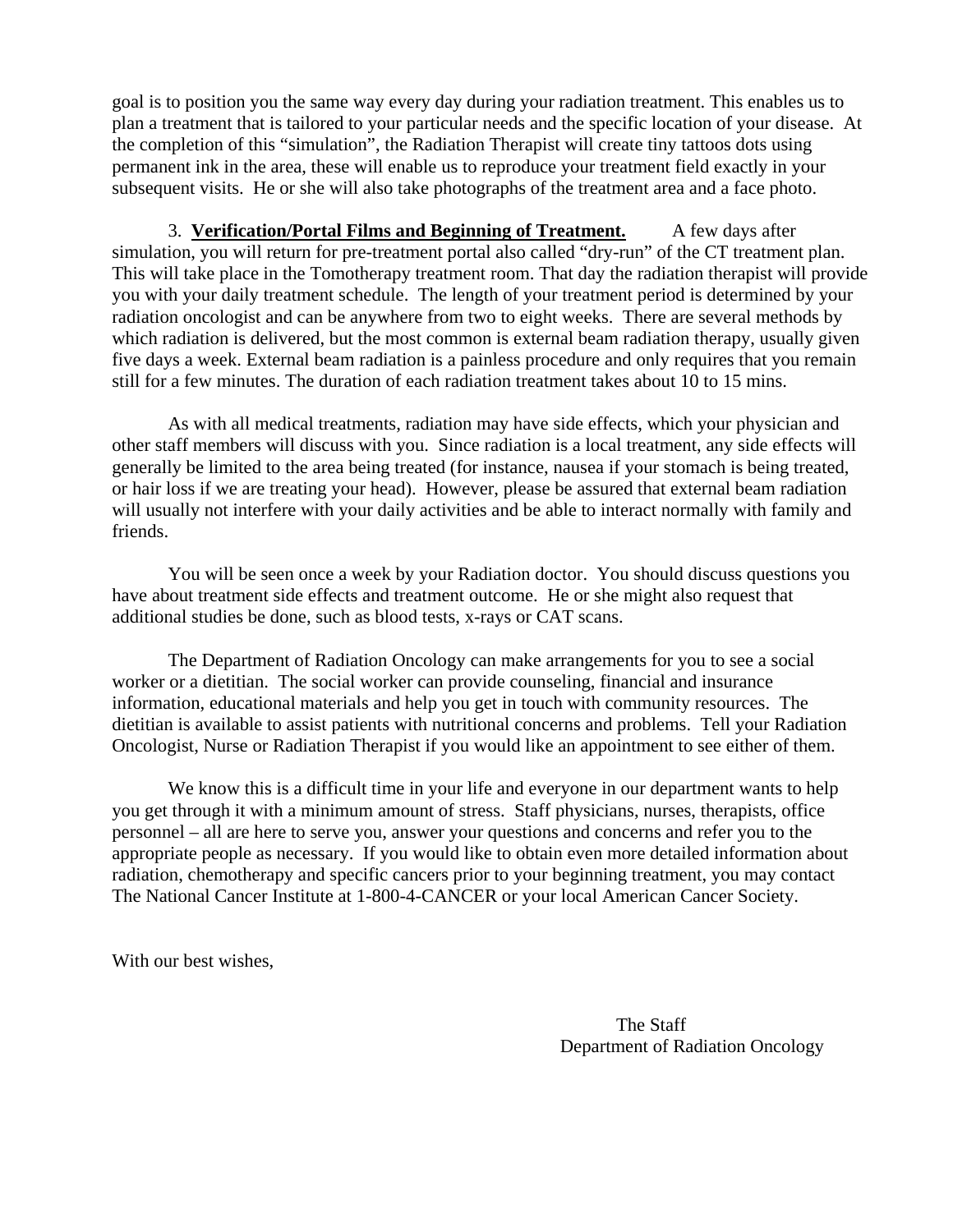Check all that apply: CHANGE OF ADDRESS NEW PATIENT

CHANGE OF INSURANCE



### **MC RADIATION ONCOLOGY CENTER REGISTRATION-PLEASE FILL OUT COMPLETELY**

| If Patient Under 18 Please Complete (If Different then Emergency Contact): |                                                                                       |                              |  |  |
|----------------------------------------------------------------------------|---------------------------------------------------------------------------------------|------------------------------|--|--|
|                                                                            |                                                                                       |                              |  |  |
|                                                                            |                                                                                       |                              |  |  |
|                                                                            |                                                                                       |                              |  |  |
|                                                                            |                                                                                       |                              |  |  |
|                                                                            |                                                                                       | <b>INSURANCE INFORMATION</b> |  |  |
|                                                                            | We will be submitting to your insurance carrier(s) and need a copy of your id card(s) |                              |  |  |
| Deliay Incurange and the Deliay Number                                     |                                                                                       |                              |  |  |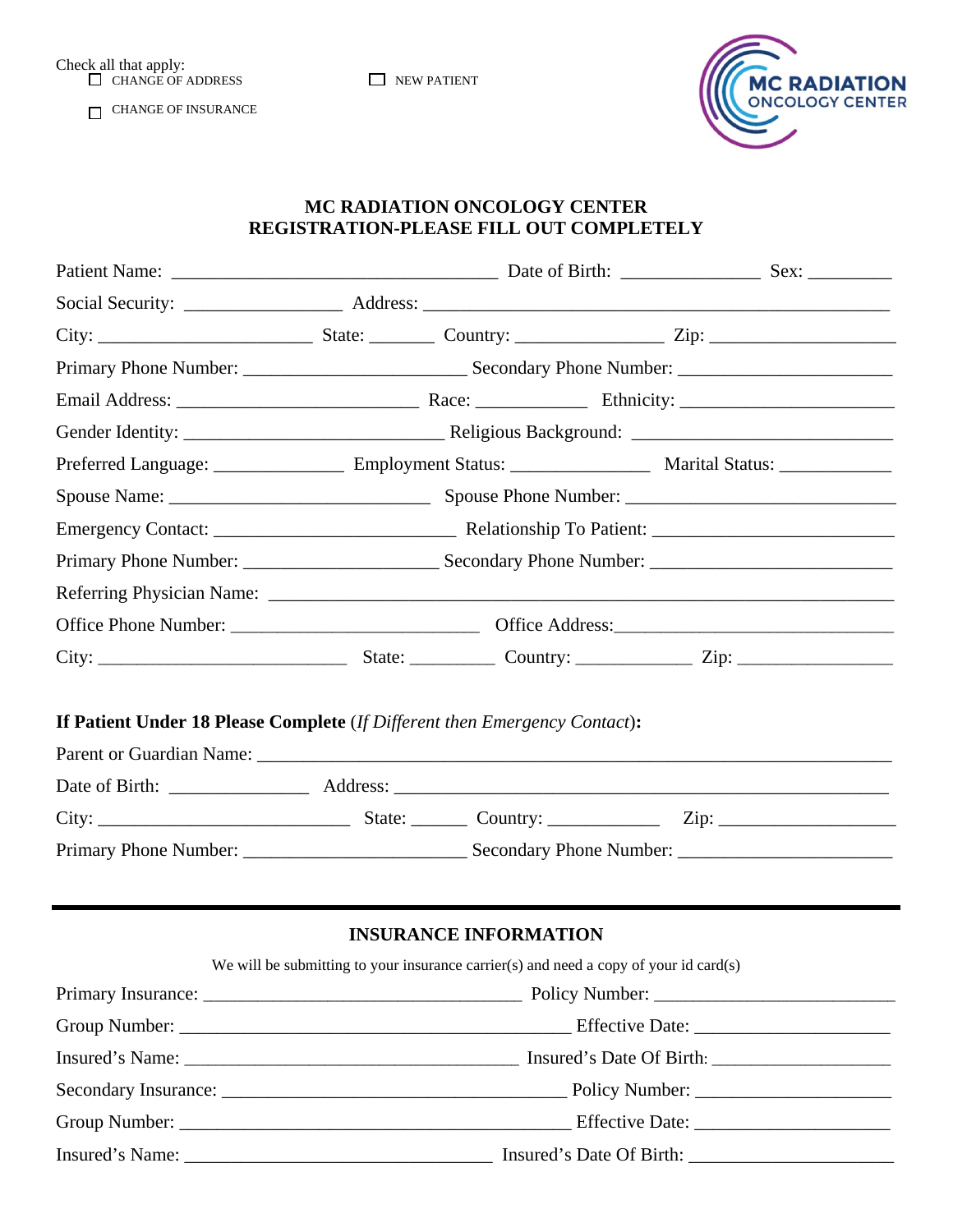Check all that apply:

#### **ASSIGNMENT AND RELEASE**

I, the undersigned, certify that I (or my dependent) have insurance coverage with the carrier(s) listed above and assign directly to MC Radiation Oncology Center all insurance benefits, if any, otherwise payable to me for services rendered. I understand that I am financially responsible for all charges whether or not paid by insurance. I hereby authorize the doctor to release all information necessary to secure the payment of benefits. I authorize the use of this signature on all insurance submissions.

| Print Name: | Insurance Number: |
|-------------|-------------------|
| Signature:  | Date <sup>.</sup> |

**I request that payment of authorized medigap benefits be made either to me or on my behalf to MC Radiation Oncology Center for any medical services furnished me by MC Radiation Oncology Center. I authorize any holder of medical information about me to release to my medigap insurer any information needed to determine these benefits payable for related services.**

I hereby give MC Radiation Oncology Center permission to use and disclose all protected health information for treatment, payment, or health care operations.

Signature

 $\overline{\phantom{a}}$  , and the contract of the contract of the contract of the contract of the contract of the contract of the contract of the contract of the contract of the contract of the contract of the contract of the contrac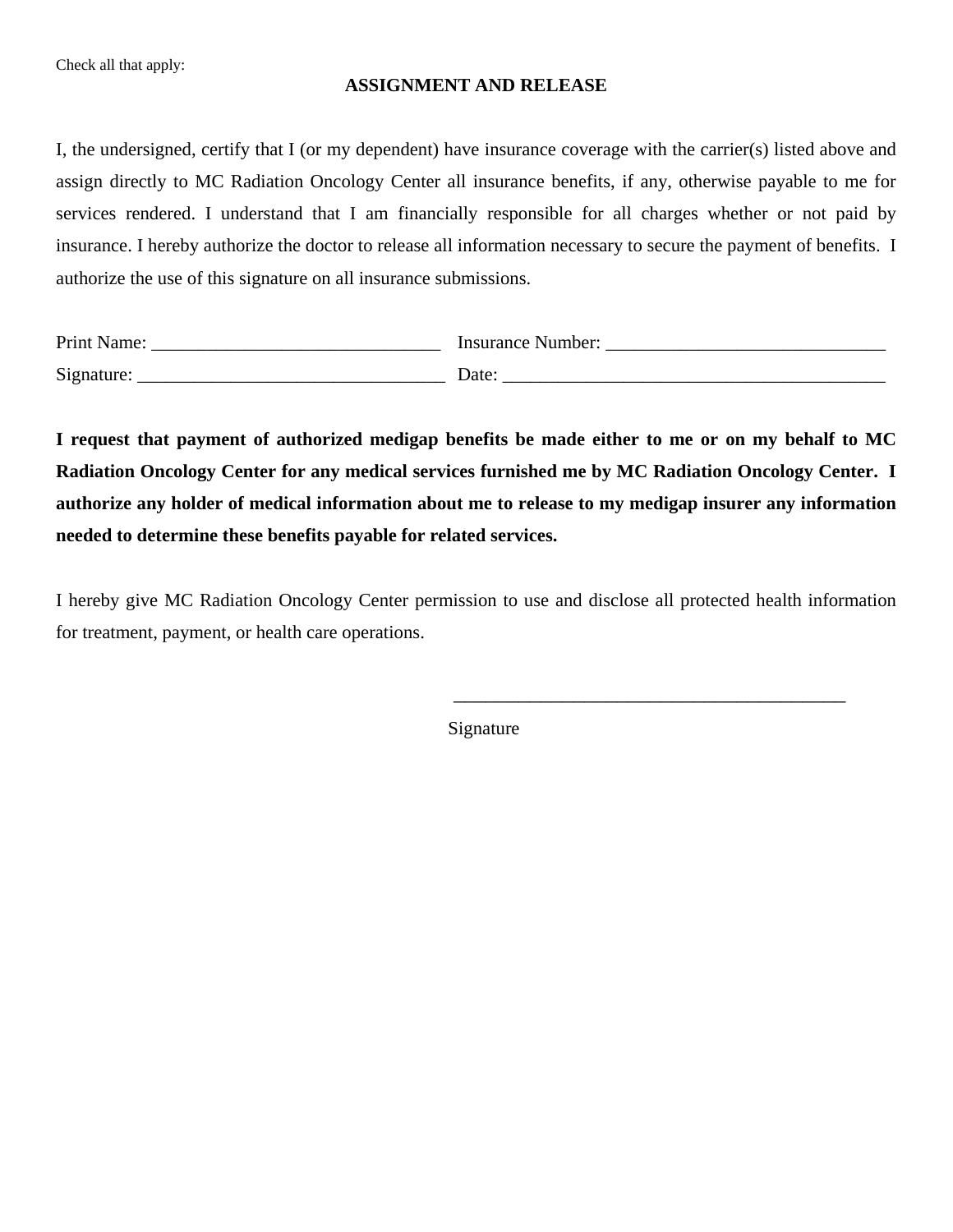|                | <b>MC RADIATION ONCOLOGY CENTER</b><br>3100 SW 62ND AVE + Miami, FL 33155<br>Phone: (305) 714-0094 $\triangle$ Fax: (305) 907-5313                                                                                            | <b>MC RADIATION</b><br>ONCOLOGY CENTER |
|----------------|-------------------------------------------------------------------------------------------------------------------------------------------------------------------------------------------------------------------------------|----------------------------------------|
|                | Michael Smith, M.D<br><b>Radiation Oncologist</b>                                                                                                                                                                             |                                        |
| To:            |                                                                                                                                                                                                                               |                                        |
|                |                                                                                                                                                                                                                               |                                        |
|                |                                                                                                                                                                                                                               |                                        |
|                | Please Release My:                                                                                                                                                                                                            |                                        |
|                | Hospital / Treatment Records specifically operative, pathology and discharge reports                                                                                                                                          |                                        |
|                | X-Rays and Scans () with reports () reports only                                                                                                                                                                              |                                        |
|                | Pathology () slides and reports () reports only                                                                                                                                                                               |                                        |
|                | <u>Denote Cheff</u> Cheff 2014                                                                                                                                                                                                |                                        |
|                |                                                                                                                                                                                                                               |                                        |
| To:            | MC Radiation Oncology Center<br>3100 SW 62ND AVE<br>Miami, FL 33155<br>Phone: (305) 714-5313<br>Fax: (305) 907-5313                                                                                                           |                                        |
|                |                                                                                                                                                                                                                               |                                        |
|                | (please print full name)                                                                                                                                                                                                      |                                        |
|                | to be released to the MC Radiation Oncology Center as indicated above.                                                                                                                                                        |                                        |
|                | I further give permission for my radiation oncology physician(s) to forward my records to other physicians and/or other<br>medical facilities felt to be necessary and appropriate in the management of my medical condition. |                                        |
|                | <b>Patient Address:</b>                                                                                                                                                                                                       |                                        |
|                |                                                                                                                                                                                                                               |                                        |
| Date of Birth: | <u> 1989 - Johann John Stoff, deutscher Stoffen und der Stoffen und der Stoffen und der Stoffen und der Stoffen</u>                                                                                                           |                                        |
|                |                                                                                                                                                                                                                               |                                        |

(A Reproduction of this Authorization will be as valid as the original and will remain in effect for (1) year from the above date.)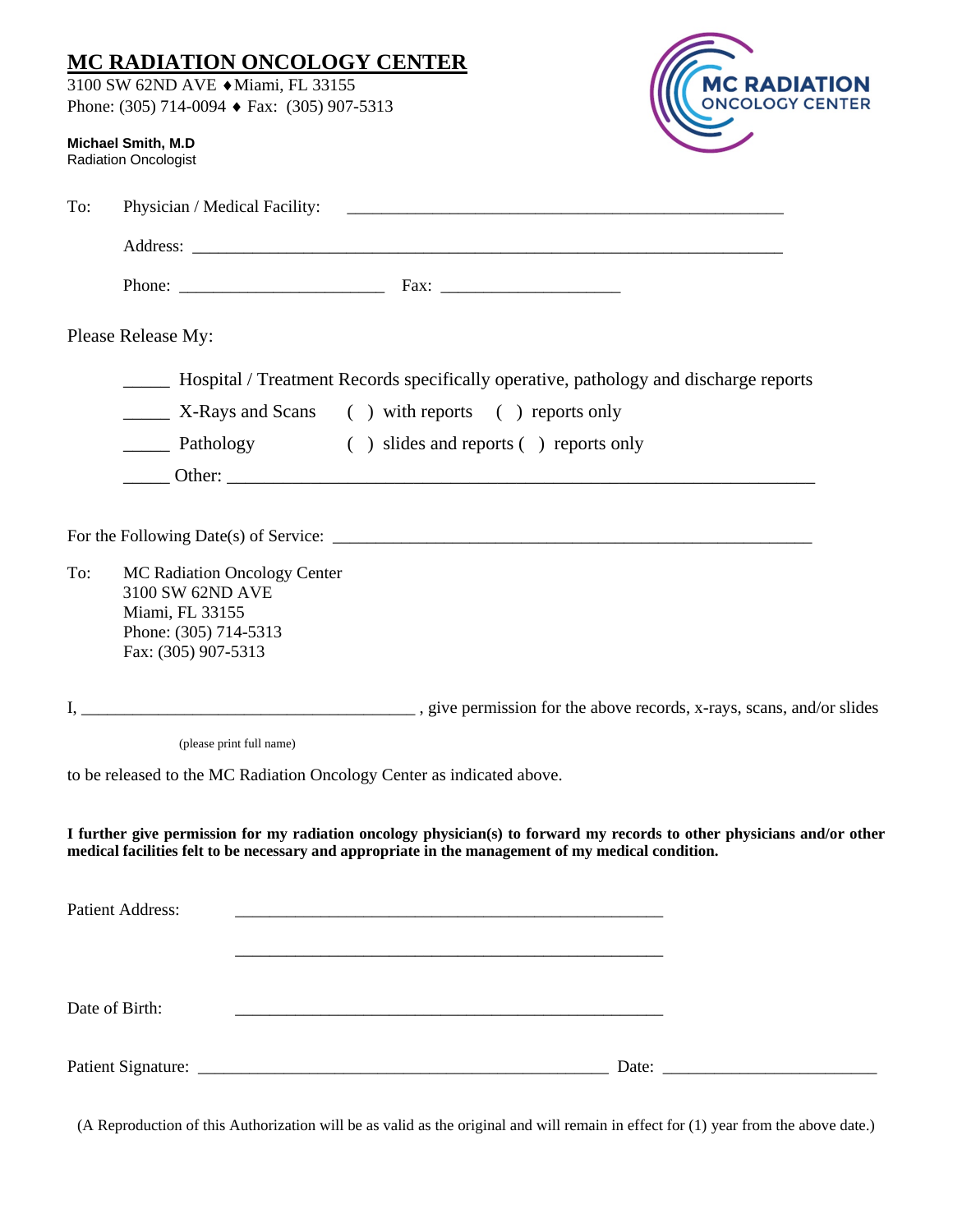3100 SW 62ND AVE + Miami, FL 33155 Phone: (305) 714-0094  $\blacklozenge$  Fax: (305) 907-5313

Michael Smith, M.D **Radiation Oncologist** 

| <b>PHYSICIAN LIST:</b> (Please be as complete as possible)  |  |  |
|-------------------------------------------------------------|--|--|
|                                                             |  |  |
|                                                             |  |  |
|                                                             |  |  |
|                                                             |  |  |
| Other(s): (surgeon, medical oncologist, gynecologist, etc.) |  |  |
|                                                             |  |  |
|                                                             |  |  |
|                                                             |  |  |
|                                                             |  |  |
|                                                             |  |  |
|                                                             |  |  |
|                                                             |  |  |
|                                                             |  |  |
|                                                             |  |  |
|                                                             |  |  |
|                                                             |  |  |
|                                                             |  |  |
|                                                             |  |  |
|                                                             |  |  |

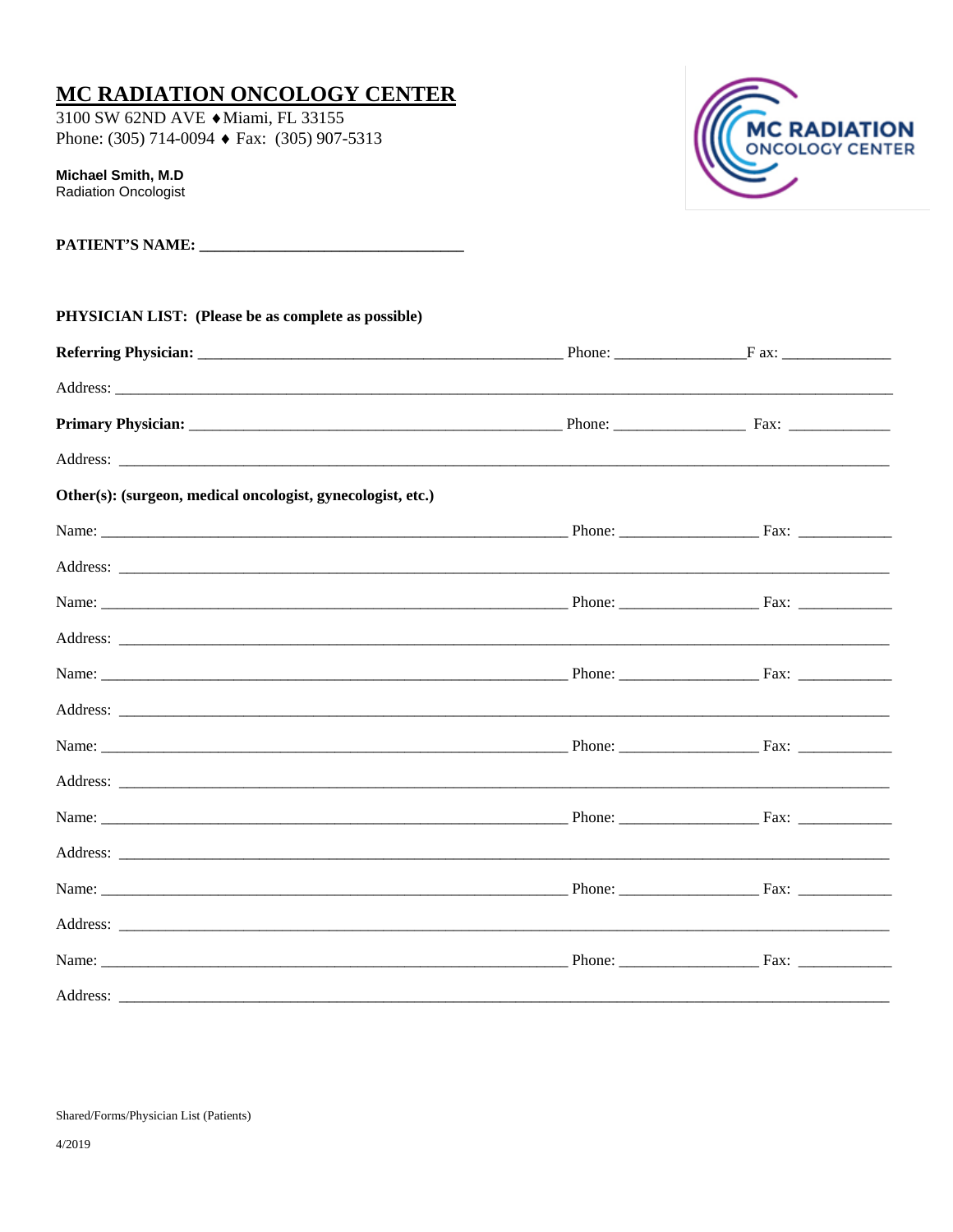

#### MC RADIATION ONCOLOGY CENTER NOTICE OF PRIVACY PRACTICES

*This notice describes how medical information about you may be used and disclosed and how you can get access to this information.*

*Information may be shared among members of the practice where necessary to provide treatment to the patient, obtain payment for the treatment and carry on routine business operations for the practice. (TPO)*

*In addition, the practice may disclose PHI (Protected Health Information) without patient consent or authorization to further certain public policy objectives including:*

- Where disclosure is required by law;
- For a judicial or administrative proceeding;
- For public health activities;
- For health oversight activities:
- To report incidents of abuse, neglect or domestic violence;
- For law enforcement purposes;
- To avert a serious threat to health and safety;
- For national security and intelligence activities and protective services;
- For certain military and veterans activities and benefits;
- For health, safety and security of prison inmates or other detainees;
- To facilitate organ, eye or tissue donation, and
- Coroners, medical examiners, and funeral director.

*By law, our practice must have your written permission (authorization) to use or give out your personal medical information for any purpose that is not stated in this notice.*

#### **Patients' Privacy Right Under HIPAA**

The privacy regulations grant patients' the following rights regarding their PHI (Protected Health Information):

- The right to Notice of Practice's Privacy Practices for PHI;
- The right to inspect and copy their PHI;
- The right to request amendment or correction of their PHI;
- The right to receive an accounting list that provides information about disclosures of their PHI that were made to third parties for purposes other than treatment, payment and health care operations and other than those disclosures that were authorized by the individual;
- The right to request that the practice further restrict the way it uses or discloses their PHI;
- The right to request that the practice communicate with them by alternative means or at alternate locations. The practice will do their best to accommodate all reasonable requests.

*If you believe our practice has violated your privacy rights as indicated in this notice, you may file a complaint with our practice in writing or call out office at 305-714-0094 and ask to speak to our Compliance Officer. No one will retaliate or take action against you for filing a complaint.*

FULL VERSION OF THIS NOTICE - AVAILABLE IN OFFICE – Effective April 22, 2019 The Privacy Practices Policies will be effective April 22<sup>nd</sup>, 2019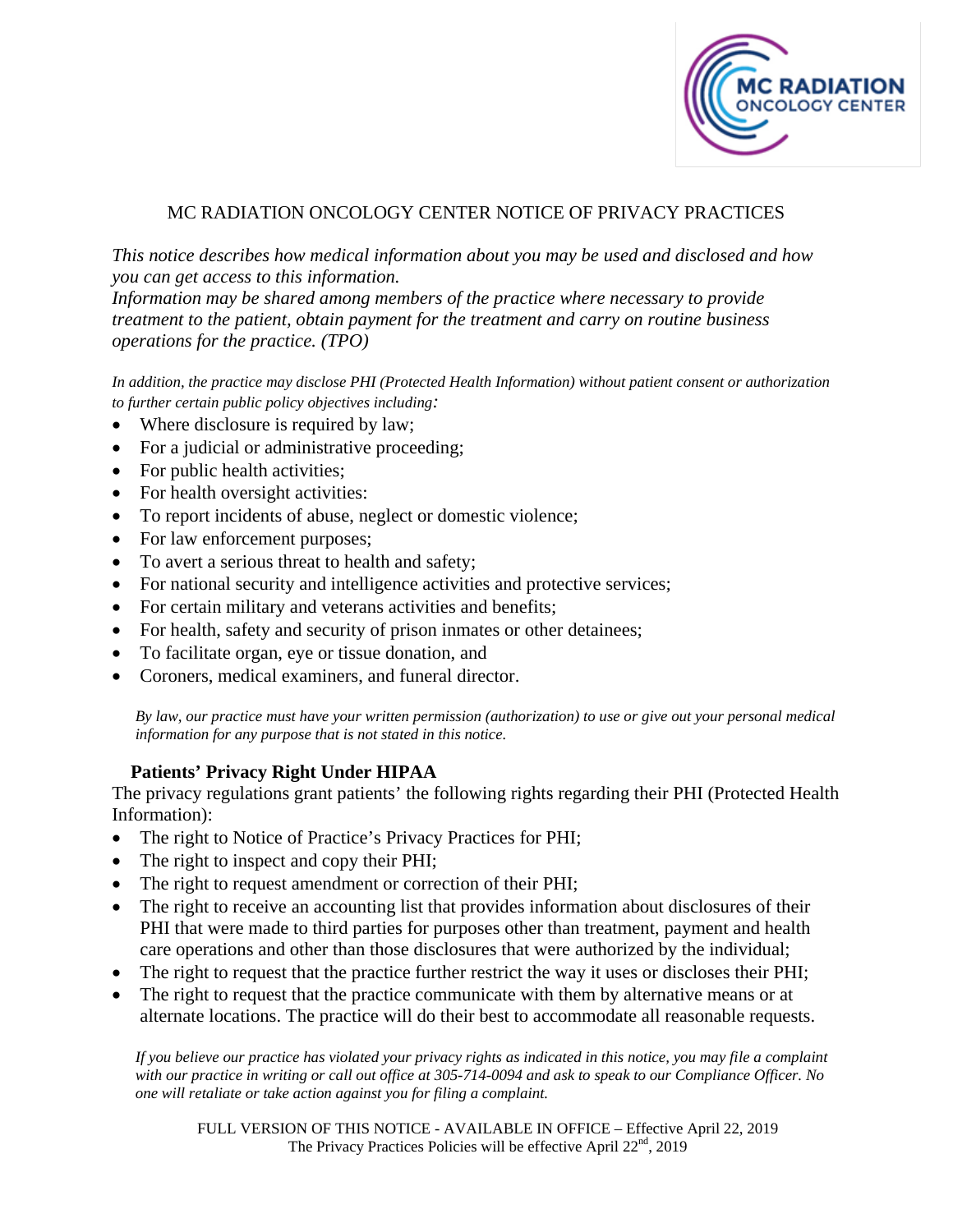3100 SW 62ND AVE ♦Miami, FL 33155 Phone: (305) 714-0094 ♦ Fax: (305) 907-5313

**Michael Smith, M.D**  Radiation Oncologist

# **MC RADIATION ONCOLOGY CENTER**

# **NOTICE OF PRIVACY PRACTICES**

**Acknowledgement of Receipt of Notice of Privacy Practices**

Patient Name:

**Social Security Number: \_\_\_\_\_\_\_\_\_\_\_\_\_\_\_\_\_\_\_\_\_\_\_\_\_\_\_\_\_\_\_\_\_\_\_\_**

\_\_\_\_\_\_\_\_\_\_\_\_\_\_\_\_\_\_\_\_\_\_\_\_\_\_\_\_\_\_\_\_\_\_\_\_\_\_\_\_\_\_\_\_\_\_\_\_\_\_\_\_\_\_\_\_\_\_\_\_\_

\_\_\_\_\_\_\_\_\_\_\_\_\_\_\_\_\_\_\_\_\_\_\_\_\_\_\_\_\_\_\_\_\_\_\_\_\_\_\_\_\_\_\_\_\_\_\_\_\_\_\_\_\_\_\_\_\_\_\_\_\_\_\_\_\_\_\_\_\_\_\_\_\_\_\_\_

By signing below, I acknowledge that I have received a copy of the Notice of Privacy Practices of MC Radiation Oncology

Signature of Patient or Personal Representative

\_\_\_\_\_\_\_\_\_\_\_\_\_\_\_\_\_\_\_\_\_\_\_\_\_\_\_\_\_\_\_\_\_\_\_\_\_\_\_\_\_\_\_\_\_\_\_\_\_\_\_\_\_\_\_\_\_\_\_\_\_ Print Name of Patient or Personal Representative

Date

Description of Personal Representative's Authority

#### **CONTACT INFORMATION**

\_\_\_\_\_\_\_\_\_\_\_\_\_\_\_\_\_\_\_\_\_\_\_\_\_\_\_\_\_\_\_\_

The contact information of the patient or personal representative who signed this form should be filled in below.

Address:

Telephone:

\_\_\_\_\_\_\_\_\_\_\_\_\_\_\_\_\_\_\_\_\_\_\_\_\_\_\_\_(primary)

\_\_\_\_\_\_\_\_\_\_\_\_\_\_\_\_\_\_\_\_\_\_\_\_\_\_\_\_\_\_\_\_\_\_\_\_\_

\_\_\_\_\_\_\_\_\_\_\_\_\_\_\_\_\_\_\_\_\_\_\_\_\_\_\_\_\_\_\_\_\_\_\_\_\_

\_\_\_\_\_\_\_\_\_\_\_\_\_\_\_\_\_\_\_\_\_\_\_\_\_\_\_\_(secondary)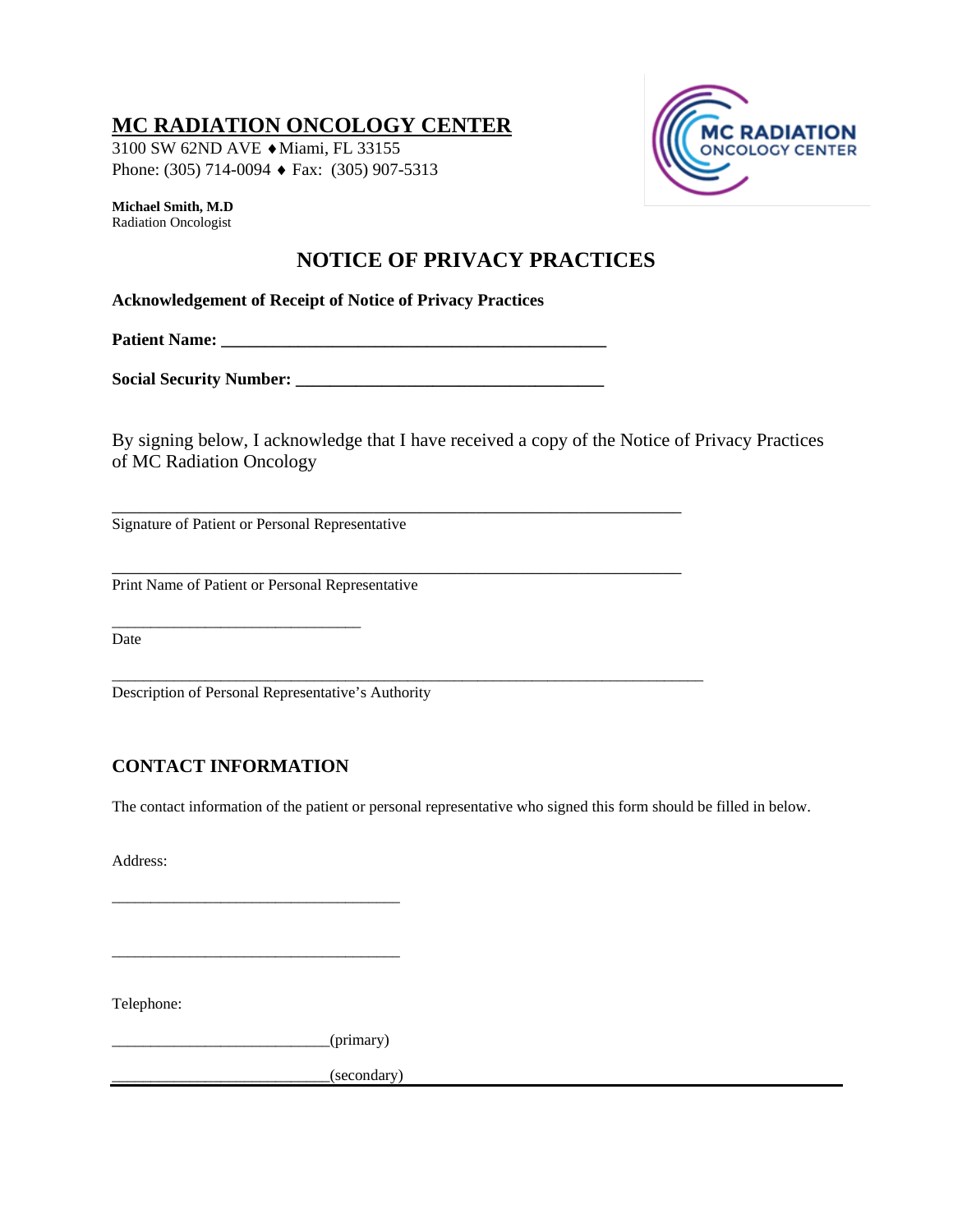

#### *MC RADIATION ONCOLOGY CENTER OUR FINANCIAL POLICY*

Thank you for choosing MC ROC as your health care provider. We are committed to your treatment being successful. Please understand that payment of your bill is considered a part of your treatment. The following is a statement of our Financial Policy, which we require you read, and sign prior to any treatment. All patients must complete our Information and Insurance form before seeing the doctor.

FULL PAYMENT IS DUE AT TIME OF SERVICE, if you do not have any insurance. Payment may be made by cash or check.

*Regarding Insurance:* We accept assignment of insurance benefits. You are responsible for any co-pays, coinsurance and deductibles and for payment of any non-paid amounts as per your insurance company. We cannot bill your insurance company unless you give us your insurance information. Your insurance policy is a contract between you and your insurance company. We are not a party to that contract. Regarding Insurance Plans where we are a participating provider, all co-pays are due prior to treatment. In the event that your insurance coverage changes to a plan where we are not a participating provider, please refer to the above paragraph. If your insurance company does not cover the nature of your medical problem you are responsible for payment of bills related to that non-covered medical problem.

If your insurance company requires you to obtain a referral from your primary care physician in order to see the Specialist, please follow the following procedures to avoid non-payment of your bill by your insurance company.

- 1. The patient is responsible for obtaining any necessary referrals before the Specialist may see you as a patient.
- 2. As per your insurance company, if you do not have the proper referral when you go to a Specialist appointment, we must reschedule your appointment since your insurer will deny payment on all claims not having a proper referral.
- 3. The patient is always responsible for keeping track of how many visits to a Specialist each referral will cover. New updated referral and the obtaining thereof is always the patient's responsibility.
- 4. Please have your referral sent, faxed (#383-0064) or brought to the office with you at time of visit.

*Missed Appointments:* Please notify us if you are unable to keep your appointment. Please help us serve you better by keeping scheduled appointments.

Thank you for understanding our Financial Policy. Please understand that we are abiding by the rules and regulations of your insurance company. Please let us know if you have questions or concerns.

I have read the Financial Policy. I understand and agree to this Financial Policy:

 $X$  Date:

Signature of Patient or Responsible Party

Signature of Co-Responsible Party

 $Date:$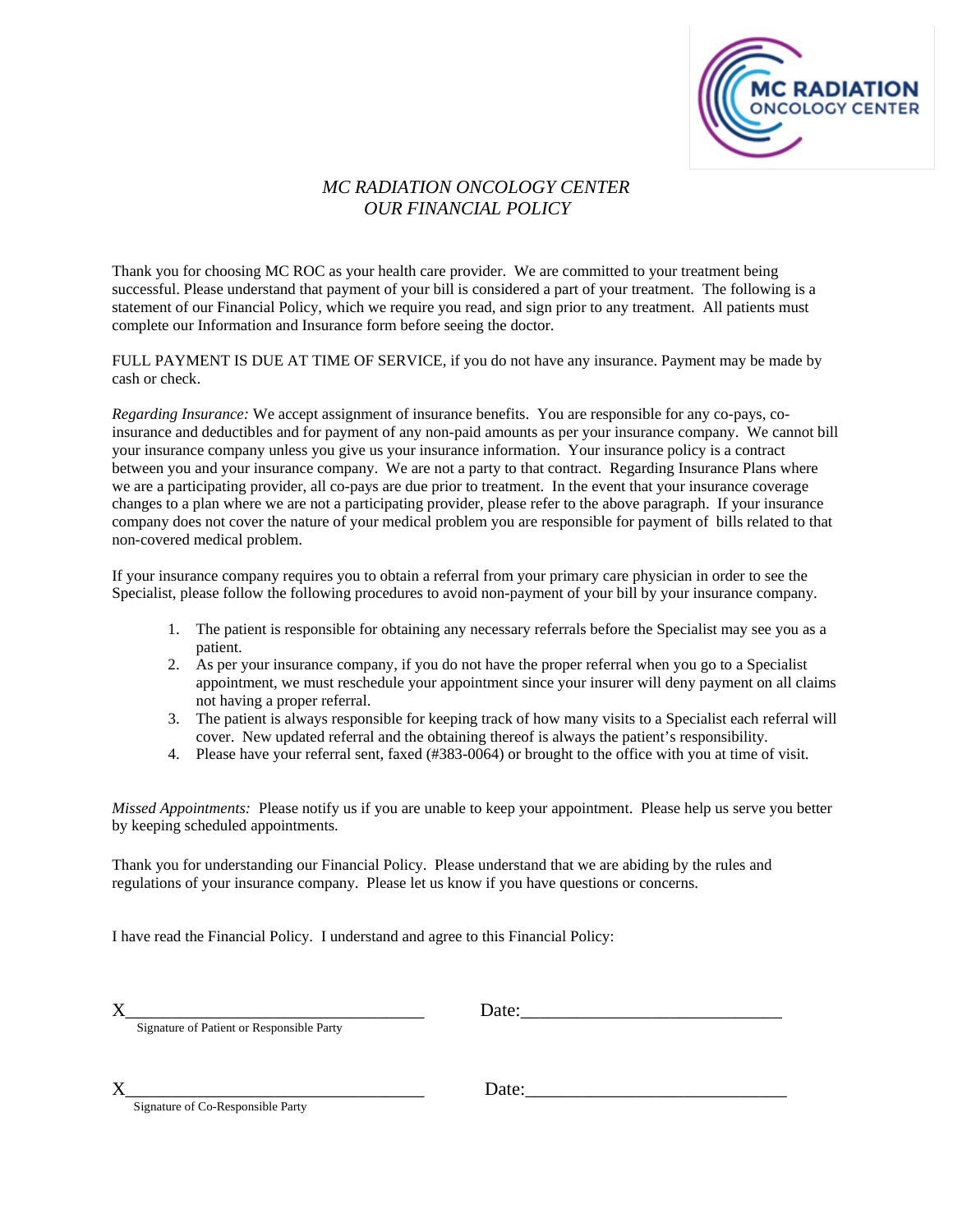3100 SW 62ND AVE ♦Miami, FL 33155 Phone: (305) 714-0094 ♦ Fax: (305) 907-5313

**Michael Smith, M.D**  Radiation Oncologist



# Authorization for Release of Information

I hereby authorize MC Radiation Oncology Center to release information including, if any psychiatric or psychological information, infectious or contagious disease information (including AIDS confidential information, and/or information about drug or alcohol abuse or treatment of the same) for the health records of:

| Covering the periods from: | w       |
|----------------------------|---------|
| Date of Birth:             | 7 C N H |

Information to be released:

□ Copy of Radiation Oncology Records

\_\_\_\_\_\_\_\_\_\_\_\_\_\_\_\_\_\_\_\_\_\_\_\_\_\_\_\_\_\_\_\_\_

Other \_\_\_\_\_\_\_\_\_\_\_\_\_\_\_\_\_\_\_\_\_\_\_\_\_\_\_\_\_\_\_\_\_\_\_\_\_\_\_\_\_\_\_\_\_\_\_\_\_\_\_\_\_\_

Information to be released to: (Please include name and address):

Purpose or disclosure: \_\_\_\_\_\_\_\_\_\_\_\_\_\_\_\_\_\_\_\_\_\_\_\_\_\_\_\_\_\_\_\_\_\_\_\_\_\_\_\_\_\_\_\_\_\_\_\_\_\_

I have read and understand the Consent for Release of Radiation Oncology Records, and have voluntarily and knowingly signed such consent.

\_\_\_\_\_\_\_\_\_\_\_\_\_\_\_\_\_\_\_\_\_\_\_\_\_\_\_\_\_\_\_\_\_\_\_\_\_\_\_\_\_\_\_\_\_\_\_\_\_\_\_\_\_\_\_\_\_\_\_\_\_\_\_\_\_\_\_\_\_\_\_\_\_\_\_\_\_\_\_\_\_\_\_\_\_ \_\_\_\_\_\_\_\_\_\_\_\_\_\_\_\_\_\_\_\_\_\_\_\_\_\_\_\_\_\_\_\_\_\_\_\_\_\_\_\_\_\_\_\_\_\_\_\_\_\_\_\_\_\_\_\_\_\_\_\_\_\_\_\_\_\_\_\_\_\_\_\_\_\_\_\_\_\_\_\_\_\_\_\_\_ \_\_\_\_\_\_\_\_\_\_\_\_\_\_\_\_\_\_\_\_\_\_\_\_\_\_\_\_\_\_\_\_\_\_\_\_\_\_\_\_\_\_\_\_\_\_\_\_\_\_\_\_\_\_\_\_\_\_\_\_\_\_\_\_\_\_\_\_\_\_\_\_\_\_\_\_\_\_\_\_\_\_\_\_\_

| Signature of Patient or Representative: |  |
|-----------------------------------------|--|
| Date                                    |  |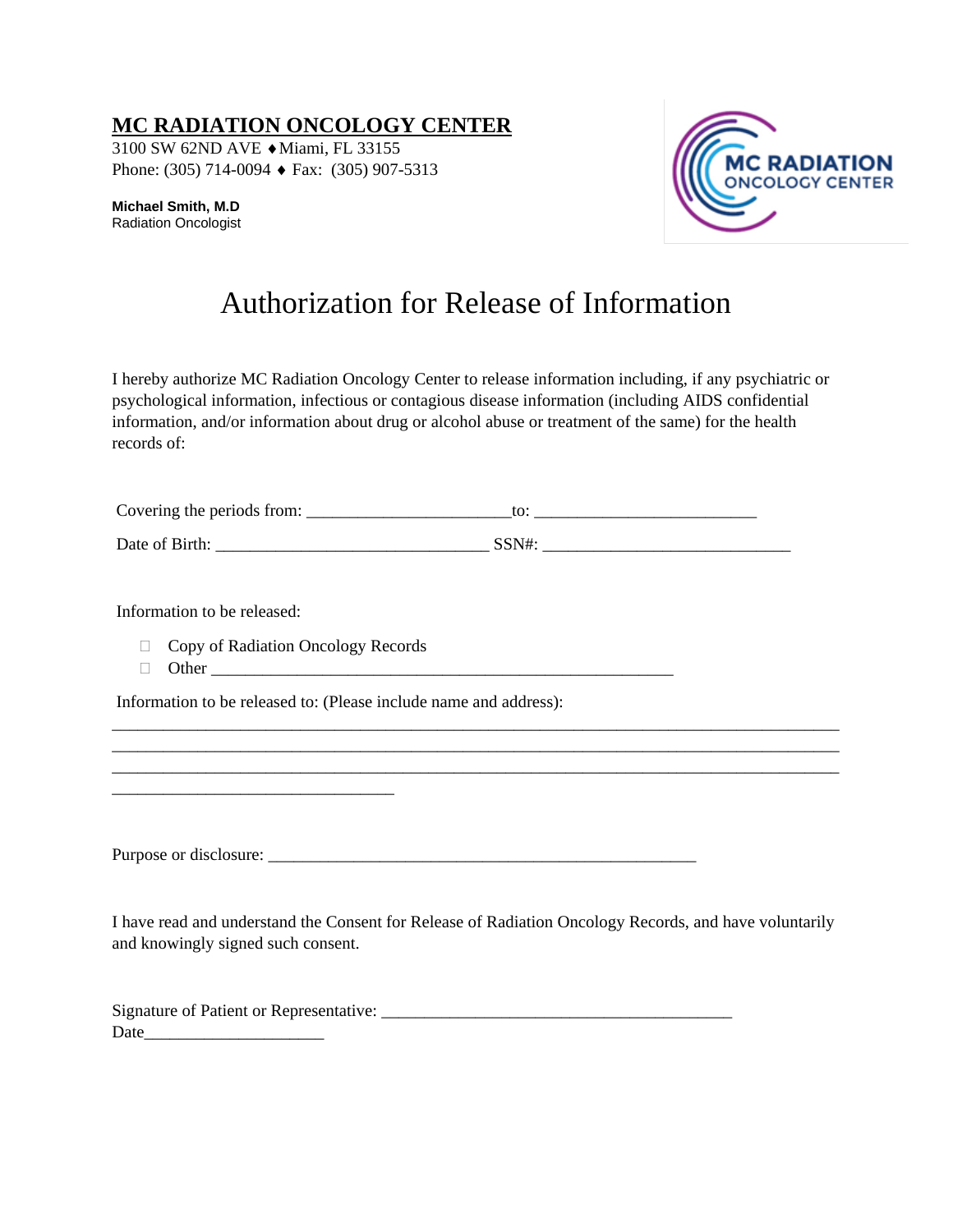#### **HIPPA COMPLIANCE AUTHORIZATION TO USE AND/OR DISCLOSE CONFIDENTIAL INFORMATION**

**INTRODUCTION**: This authorization gives Michael D. Smith, M.D., d/b/a MC Radiation Oncology Center and its employees and agents (the

"Practice") permission to use and/or disclose health information about you, including the release of medical records.

**You may refuse to sign this authorization**. If you refuse to sign this authorization, it will not affect your ability to obtain treatment by the. Practice, but you will not receive research-related treatment if you do not authorize use or disclosure of information for purposes of the research, and you will not receive health care intended for the purpose of evaluation by a third party (such as your employer or state agencies in connection with a workers' compensation claim) if you do not authorize use by or disclosure of the information to that party.

You have a right to revoke this authorization. You may revoke this authorization at any time in writing except to the extent that we already have relied on it. To revoke this authorization, you must submit a written revocation to our privacy officer at the following address:

#### Michael D. Smith, M.D., 3100 SW  $62^{ND}$  Avenue, Miami, FL 33155 Attn: Privacy Officer

**Re-disclosure of Information.** Health information disclosed pursuant to this authorization may be subject to redisclosure if it is not otherwise protected by the federal privacy rule or another privacy law.

**PATIENT NAME**: \_\_\_\_\_\_\_\_\_\_\_\_\_\_\_\_\_\_\_\_\_\_\_\_\_\_\_\_\_\_\_\_Date of Birth: \_\_\_\_\_\_\_\_\_\_\_\_\_\_

Home Address: \_\_\_\_\_\_\_\_\_\_\_\_\_\_\_\_\_\_\_\_\_\_\_\_\_\_\_\_\_\_\_\_\_\_\_\_\_Home Telephone:\_\_\_\_\_\_\_\_\_\_\_\_\_\_\_\_\_\_\_\_

**1. COVERED HEALTH INFORMATION.** This is a specific description of the health information to be used and/or disclosed

In the event that any of the foregoing information contains genetic information, venereal disease-related records, tuberculosis-related records, mental health records (other than psychotherapy notes), drug and alcohol treatment records and/or HIV/AIDS-related diagnosis and treatment information (i.e., information regarding any HIV-related test, infection or illness including AIDS), I also authorize release of such information. (strike if not authorized)

 $\overline{\phantom{a}}$  , and the contribution of the contribution of the contribution of the contribution of the contribution of the contribution of the contribution of the contribution of the contribution of the contribution of the  $\overline{\phantom{a}}$  , and the contribution of the contribution of the contribution of the contribution of the contribution of the contribution of the contribution of the contribution of the contribution of the contribution of the

**2. PERSONS ENTITLED TO INFORMATION**. Name of the person(s), or class of persons, to whom the Practice may disclose my health information and, if applicable, **the address** to which I instruct the Practice to send that information:

\_\_\_\_\_\_\_\_\_\_\_\_\_\_\_\_\_\_\_\_\_\_\_\_\_\_\_\_\_\_\_\_\_\_\_\_\_\_\_\_\_\_\_\_\_\_\_\_\_\_\_\_\_\_\_\_\_\_\_\_\_\_\_\_\_\_\_\_\_\_\_\_\_\_\_\_\_\_\_\_\_\_\_\_\_

#### **3. PURPOSE OF REQUESTED USE OR DISCLOSURE** (complete one item):

□ I have initiated this Authorization and do not elect to provide a statement of purpose other than that the use and/or

disclosure is at my request.

 $\Box$  The purposes of the requested use and/or disclosure are the following:

\_\_\_\_\_\_\_\_\_\_\_\_\_\_\_\_\_\_\_\_\_\_\_\_\_\_\_\_\_\_\_\_\_\_\_\_\_\_\_\_\_\_\_\_\_\_\_\_\_\_\_

#### **4. EXPIRATION** (complete one item):

 $\Box$  This Authorization shall be in force and in effect until: (enter specific date of expiration of this authorization or write "NONE" for no expiration. You may revoke this authorization at any time as mentioned above)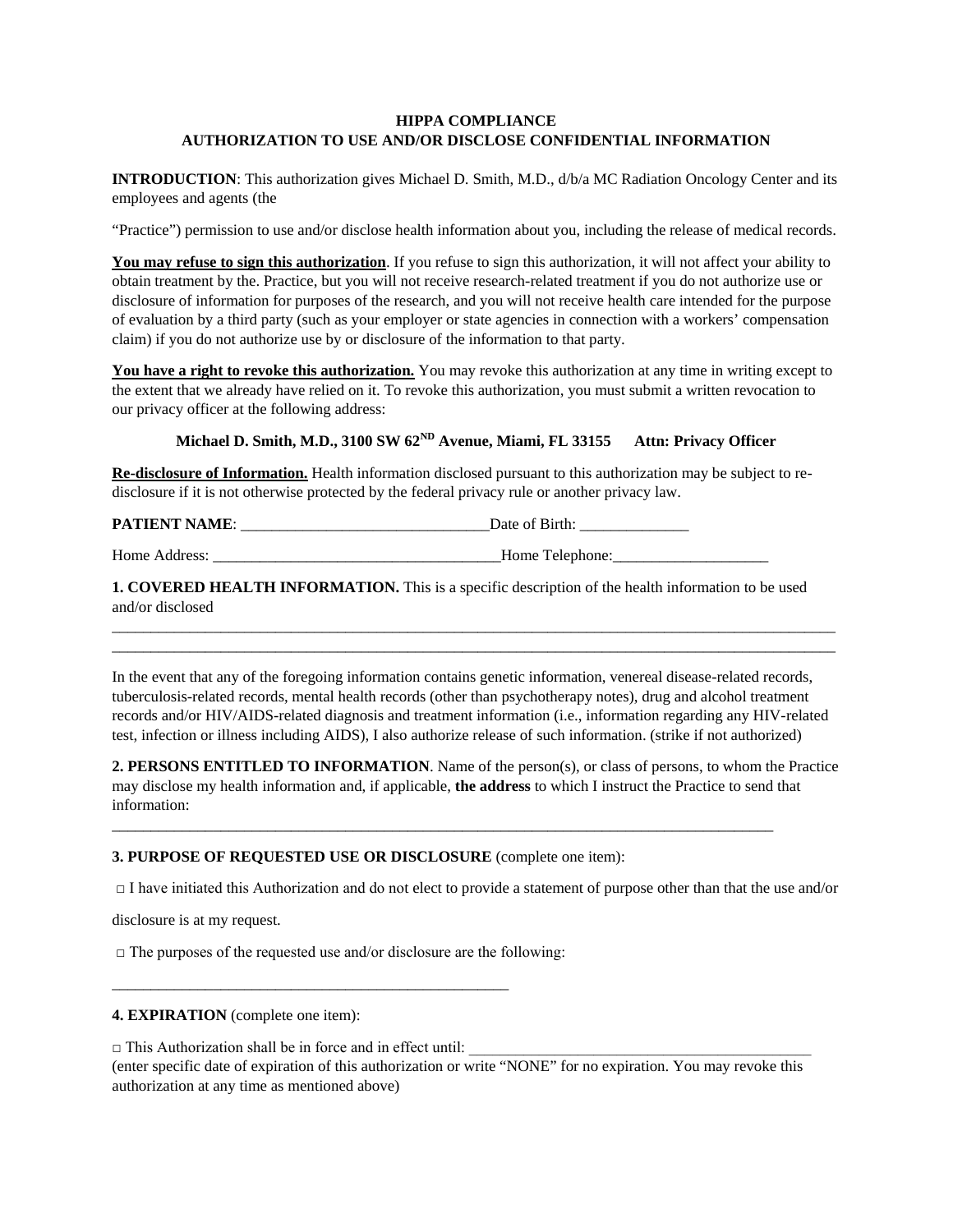**AGREEMENT: I have read (or have had read to me) this Authorization and understand its terms. I have had an opportunity to ask questions about the use and/or disclosure of my health information. By my signature below, I knowingly and voluntarily authorize Michael D. Smith, M.D., and its employees and agents to use and/or disclose my health information in the manner described in this Authorization.**

Signature: \_\_\_\_\_\_\_\_\_\_\_\_\_\_\_\_\_\_\_\_\_\_\_\_\_\_\_\_\_\_\_\_\_\_\_\_\_\_\_\_\_\_\_\_\_\_\_\_

DATE:

Printed Name: \_\_\_\_\_\_\_\_\_\_\_\_\_\_\_\_\_\_\_\_\_\_\_\_\_\_\_\_\_\_\_\_\_\_\_\_\_\_\_\_